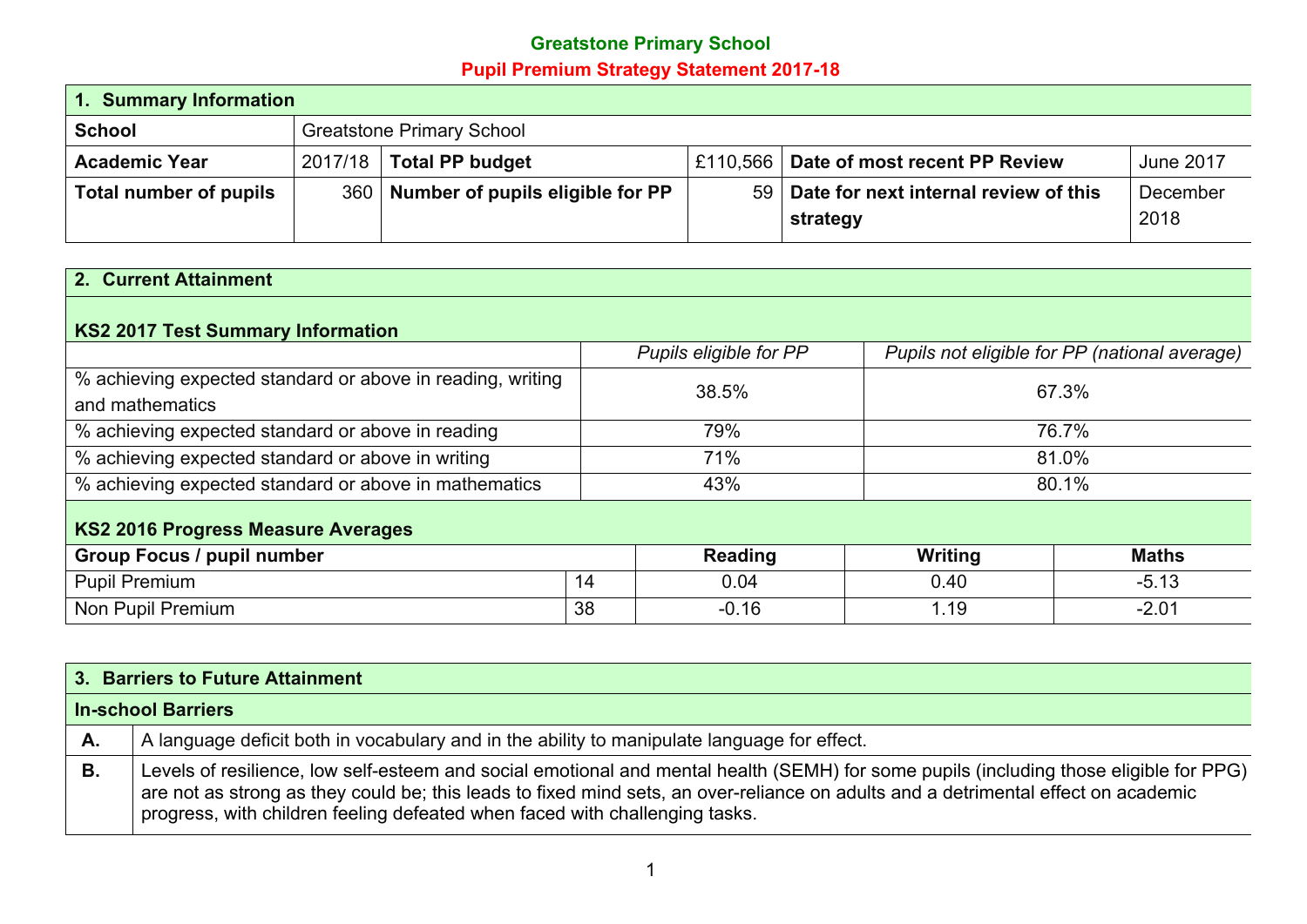| C.        | Access to high quality first teaching for all combined with a lack of metacognitive strategies                                                   |                                                                                                                                                                                                                                                                                                                                                                                                                                           |  |  |  |  |
|-----------|--------------------------------------------------------------------------------------------------------------------------------------------------|-------------------------------------------------------------------------------------------------------------------------------------------------------------------------------------------------------------------------------------------------------------------------------------------------------------------------------------------------------------------------------------------------------------------------------------------|--|--|--|--|
|           | <b>External Barriers</b>                                                                                                                         |                                                                                                                                                                                                                                                                                                                                                                                                                                           |  |  |  |  |
| D.        | Parental engagement with school and perceptions of education                                                                                     |                                                                                                                                                                                                                                                                                                                                                                                                                                           |  |  |  |  |
| Ε.        | Limited cultural experiences and enrichment opportunities that limit knowledge and understanding.                                                |                                                                                                                                                                                                                                                                                                                                                                                                                                           |  |  |  |  |
|           | <b>4. Desired Outcomes</b>                                                                                                                       | <b>Success criteria</b>                                                                                                                                                                                                                                                                                                                                                                                                                   |  |  |  |  |
| A.        | Improved language skills (Speaking and Listening and Comprehension)<br>Increased number of pupils reaching 'greater depth' across the curriculum | All children attain expected within the prime areas<br>of Listening and Attention, Understanding and<br>Speaking<br>There is no gap between the percentage of PP<br>children attaining GLD and national percentages<br>Outcomes at KS2 show an increase of 10% in<br>reading, EGPS and maths at the higher level                                                                                                                          |  |  |  |  |
| <b>B.</b> | Develop growth mindsets in pupils eligible for PP which will improve levels of<br>resilience, self-esteem, determination and independence.       | The resilience, self-esteem, determination and<br>growth mindsets of pupils eligible for PP in learning<br>situations will be improved. Attainment and<br>progress for these (and other) pupils is improved.                                                                                                                                                                                                                              |  |  |  |  |
| C.        | All pupils access high quality First Teaching                                                                                                    | Pupils take ownership of their learning and are<br>able to recognise their progress and use this as a<br>springboard to independence.<br>Pupils make consistent progress and outcomes are<br>improved by at least 20% in Mathematics at KS2<br>and by 10% combined reading, writing and<br>mathematics.<br>Percentage of pupils attaining Greater Depth is<br>increased by 10% for EGPS and Maths at KS2<br>All teaching is at least Good |  |  |  |  |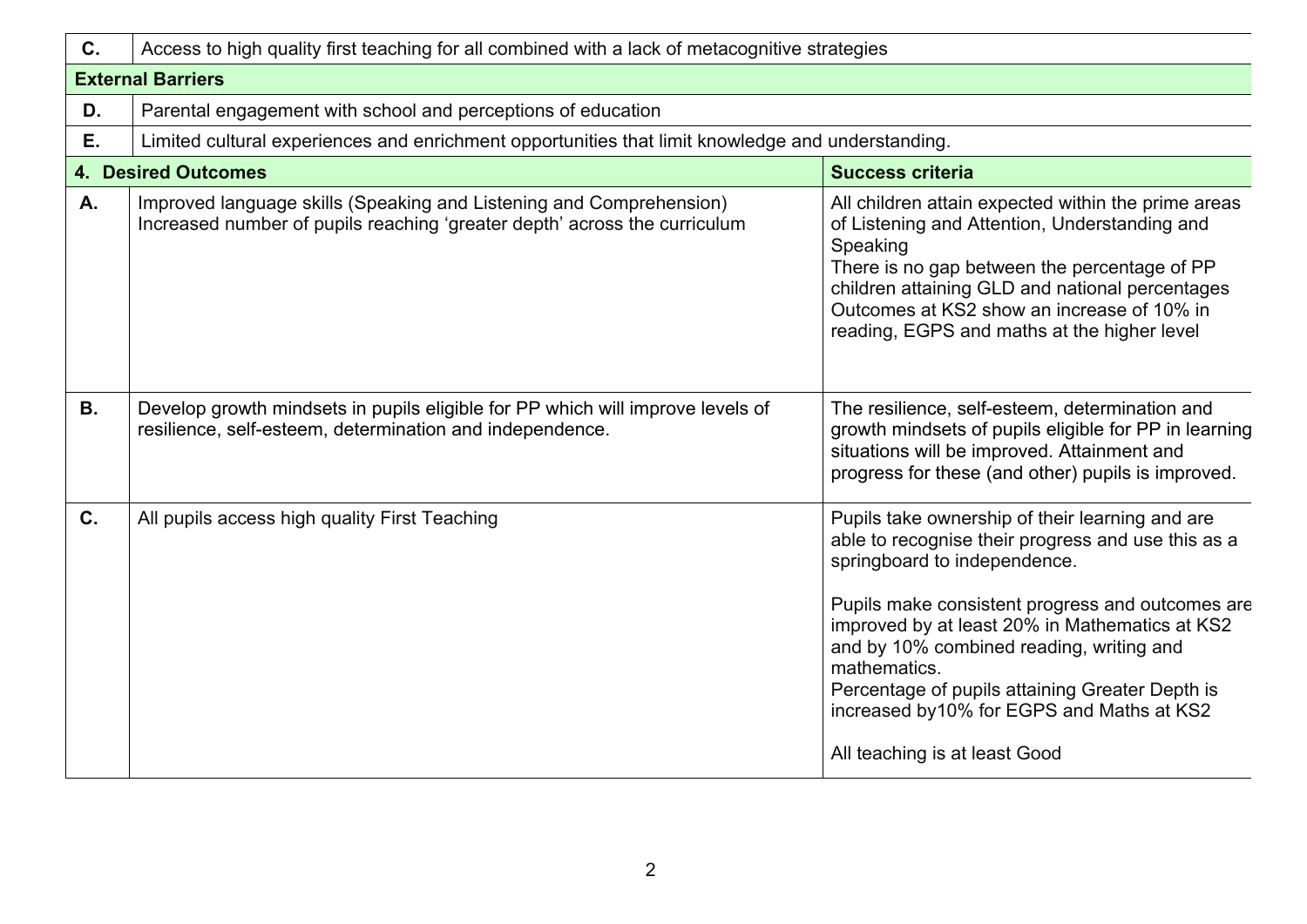| D. | Increased parental engagement through workshops                                | High attendance at workshops                                                                           |
|----|--------------------------------------------------------------------------------|--------------------------------------------------------------------------------------------------------|
|    |                                                                                | Evaluations and parent questionnaires show that<br>parents welcome support with their child's learning |
|    | Pupils are exposed to a wide range of social/cultural and sporting experiences | Pupils attend events/visit places they would not<br>normally be exposed to.                            |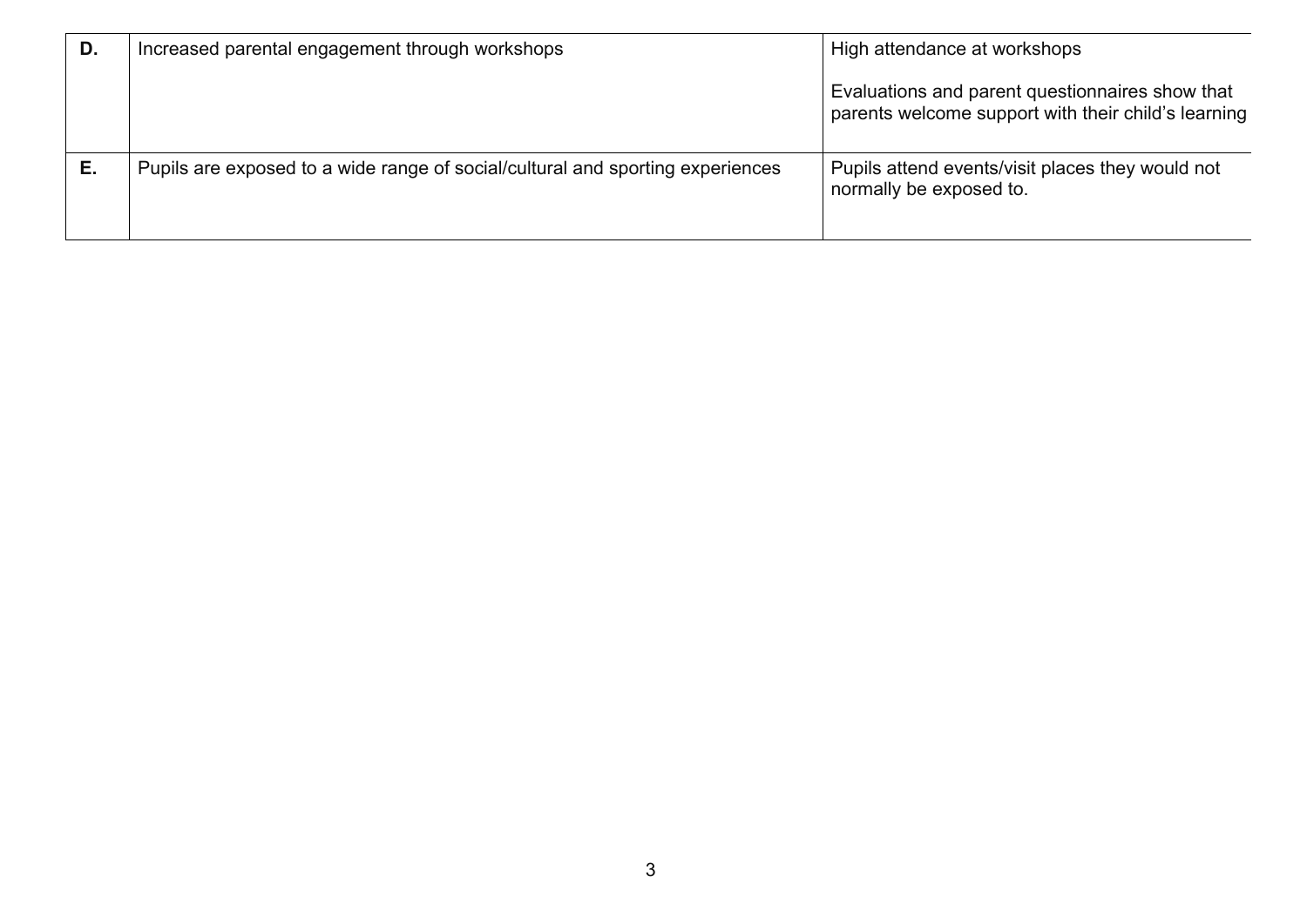| 5. Planned Expenditure                                                                                                  |                                                                                                                                                                                                                                                                                                                                                               |                                                                                                                                                                                                                                                                                                                                                                                                                                                                                  |                                                                                                                                                                                                                                       |                                                      |                                                 |
|-------------------------------------------------------------------------------------------------------------------------|---------------------------------------------------------------------------------------------------------------------------------------------------------------------------------------------------------------------------------------------------------------------------------------------------------------------------------------------------------------|----------------------------------------------------------------------------------------------------------------------------------------------------------------------------------------------------------------------------------------------------------------------------------------------------------------------------------------------------------------------------------------------------------------------------------------------------------------------------------|---------------------------------------------------------------------------------------------------------------------------------------------------------------------------------------------------------------------------------------|------------------------------------------------------|-------------------------------------------------|
| Academic year                                                                                                           | £110,566                                                                                                                                                                                                                                                                                                                                                      |                                                                                                                                                                                                                                                                                                                                                                                                                                                                                  |                                                                                                                                                                                                                                       |                                                      |                                                 |
| support whole school strategies                                                                                         |                                                                                                                                                                                                                                                                                                                                                               | The three headings below demonstrate how we are using the Pupil Premium to improve classroom pedagogy, provide targeted support and                                                                                                                                                                                                                                                                                                                                              |                                                                                                                                                                                                                                       |                                                      |                                                 |
| i. Quality of Teaching for All                                                                                          |                                                                                                                                                                                                                                                                                                                                                               |                                                                                                                                                                                                                                                                                                                                                                                                                                                                                  |                                                                                                                                                                                                                                       |                                                      |                                                 |
| <b>Desired outcome</b>                                                                                                  | Chosen action /<br>approach                                                                                                                                                                                                                                                                                                                                   | What is the evidence and<br>rationale for this choice?                                                                                                                                                                                                                                                                                                                                                                                                                           | How will you ensure it is<br>implemented well?                                                                                                                                                                                        | <b>Staff lead</b>                                    | When will you review<br>implementation?         |
| A:<br>Improved language<br>skills<br>Increased number of<br>pupils reaching<br>'greater depth' across<br>the curriculum | Ensure that<br>disadvantaged pupils<br>access very high<br>quality Early Years<br>provision<br>There is high quality,<br>challenging language<br>in all aspects of<br>school life<br><b>Teachers and TAs</b><br>staff receive<br>effective, targeted<br>guidance and CPD.<br>Staff training on high<br>quality feedback<br>Oral Rehearsal for<br>written work | Quality First teaching and targeted<br>teaching on non-negotiables is<br>effective in ensuring consistent /<br>rapid progress.<br>Some pupils need targeted support<br>to diminish differences<br>Evidence sources (EEF Toolkit)<br>shows that structured oral language<br>interventions and extending pupils<br>vocabulary has a positive impact on<br>progress<br>Evidence sources (EEF Toolkit)<br>suggest high quality feedback is an<br>effective way to improve attainment | Quality CPD used and acted upon<br>Robust tracking feeding through<br>to Pupil Progress Meetings.<br>Evaluation of feedback strategies<br>through monitoring books,<br>lessons and through pupil<br>consultation<br>Appraisal reviews | <b>SLT</b><br>English and<br>Maths co-<br>ordinators | December 2017<br>March 2017<br><b>June 2018</b> |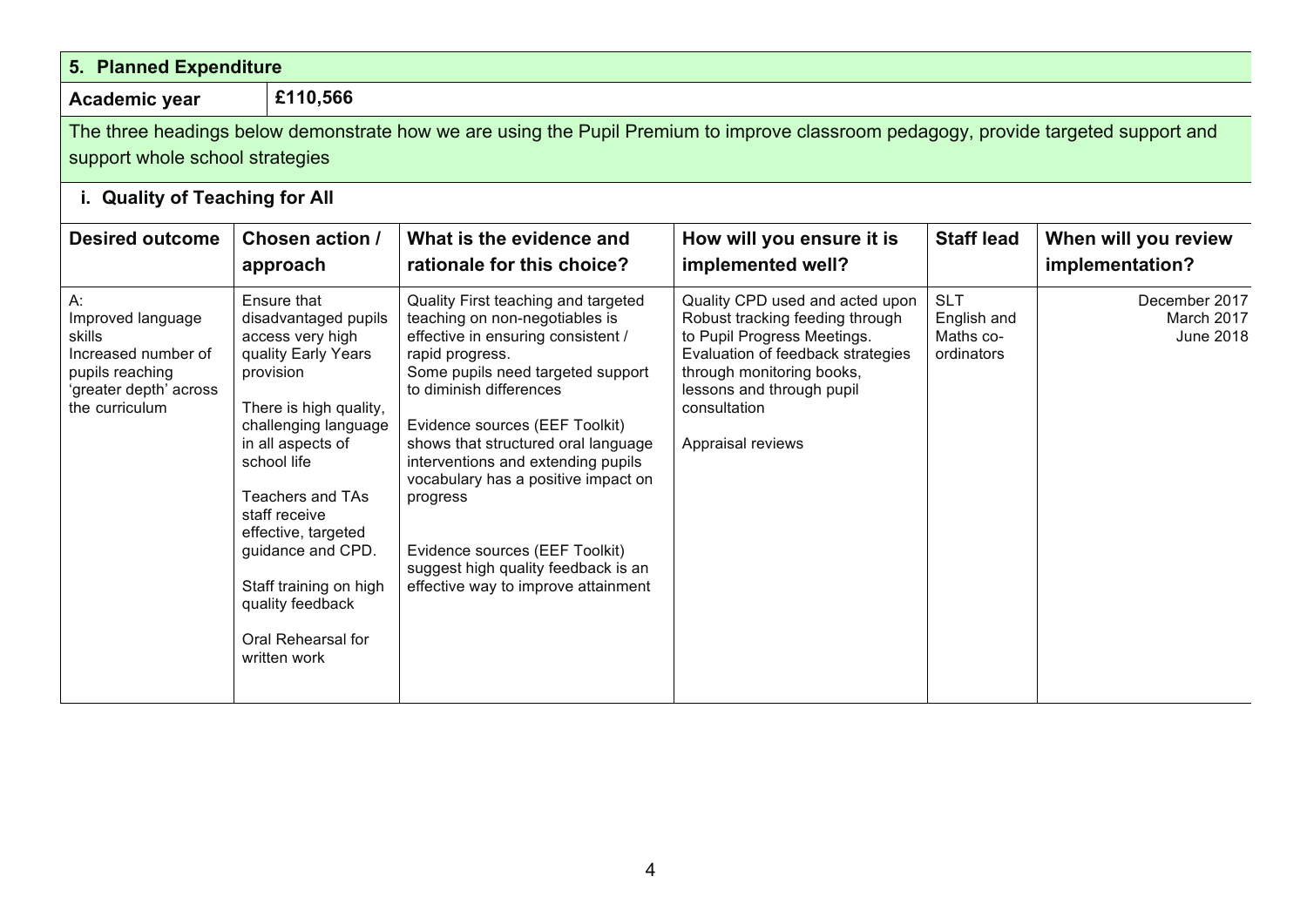| highlighting pupils as a concern<br>Develop growth<br>mindsets in pupils<br>effective, targeted<br>Some pupils exhibiting disruptive<br>guidance and CPD.<br>eligible for PPG which<br>behavior which makes learning<br>will improve levels of<br>challenging for themselves and<br>resilience, self-<br>others<br>esteem, determination<br>Some children internalizing their<br>and independence.<br>anxieties so that they are not ready<br>to learn<br>Children with issues concerning adult<br>attachment                                                                                                                                                                                                                                                                                                                                                                                                                                                                                                                                                                           | individual barriers to learning.<br>These to be used as a tool for<br>monitoring<br>Monitoring of books and pupil<br>conferencing to focus on impact<br>of increased pitch and challenge<br>on confidence and independence.                                                                                                                                                                                                                                                                                                                      |                                                            |
|-----------------------------------------------------------------------------------------------------------------------------------------------------------------------------------------------------------------------------------------------------------------------------------------------------------------------------------------------------------------------------------------------------------------------------------------------------------------------------------------------------------------------------------------------------------------------------------------------------------------------------------------------------------------------------------------------------------------------------------------------------------------------------------------------------------------------------------------------------------------------------------------------------------------------------------------------------------------------------------------------------------------------------------------------------------------------------------------|--------------------------------------------------------------------------------------------------------------------------------------------------------------------------------------------------------------------------------------------------------------------------------------------------------------------------------------------------------------------------------------------------------------------------------------------------------------------------------------------------------------------------------------------------|------------------------------------------------------------|
| C:<br>Up-skiling teachers<br>Meta-cognition and self-regulation<br>to improve practice<br>approaches have consistently high<br>All pupils access high<br>quality First Teaching<br>levels of impact, with pupils making<br>an average of eight months'<br>Collaborative<br>additional progress. The evidence<br>learning teams so<br>indicates that teaching these<br>tha teachers work<br>strategies can be particularly<br>together to support<br>vulnerable learners<br>effective for low achieving pupils<br>in each others<br>Higher attainment through consistent<br>classes<br>progress is achieved by effective<br>Pupils will be actively<br>assessment and targeted teaching.<br>involved in the<br>The Sutton Trust EEF toolkit<br>decision making<br>about learning tasks<br>identifies feedback as significantly<br>and will be able to<br>improving children's progress.<br>articulate their<br>progress with<br>teachers and leaders<br>Opportunities for<br>pupils to use<br>metacognitive<br>strategies in their<br>learning<br>Strong Learning and<br>Teaching policy | <b>SLT</b><br>A whole school restructure to<br>move to single year groups of<br>smaller class sizes meaning<br>pupils can access more of<br>teachers time and verbal<br>feedback can be shared more<br>readily.<br>Quality CPD focussed on Meta<br>cognition and self-regulation<br>Robust tracking feeding through<br>to Pupil Progress Meetings.<br>Drop ins and observations<br>monitor impact<br>Teaching and `learning Governor<br>walks ensure accountability<br>Monitoring includes targeted PP<br>children<br><b>Total budgeted cost</b> | December 2017<br>March 2017<br><b>June 2018</b><br>£36,000 |
|                                                                                                                                                                                                                                                                                                                                                                                                                                                                                                                                                                                                                                                                                                                                                                                                                                                                                                                                                                                                                                                                                         |                                                                                                                                                                                                                                                                                                                                                                                                                                                                                                                                                  |                                                            |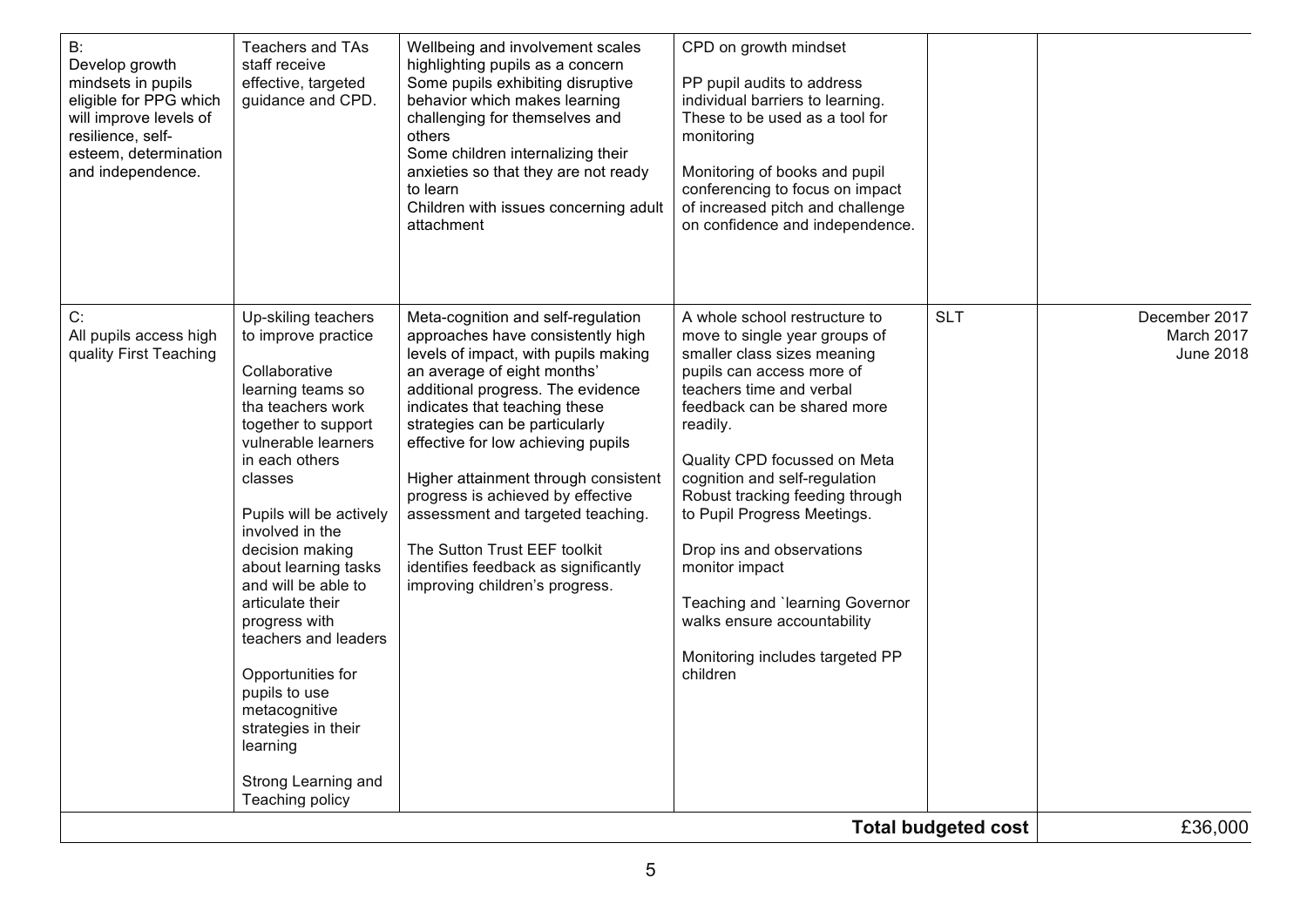|                                                                                                                                                        | ii. Targeted Support                                                                                                           |                                                                                                                                                                                                                                                                                                                                                                                                                                                                                                                                                                                         |                                                                                                                                 |                                                      |                                          |  |  |
|--------------------------------------------------------------------------------------------------------------------------------------------------------|--------------------------------------------------------------------------------------------------------------------------------|-----------------------------------------------------------------------------------------------------------------------------------------------------------------------------------------------------------------------------------------------------------------------------------------------------------------------------------------------------------------------------------------------------------------------------------------------------------------------------------------------------------------------------------------------------------------------------------------|---------------------------------------------------------------------------------------------------------------------------------|------------------------------------------------------|------------------------------------------|--|--|
| <b>Desired outcome</b>                                                                                                                                 | Chosen action /<br>approach                                                                                                    | What is the evidence and<br>rationale for this choice?                                                                                                                                                                                                                                                                                                                                                                                                                                                                                                                                  | How will you ensure it is<br>implemented well?                                                                                  | <b>Staff lead</b>                                    | When will you review<br>implementation?  |  |  |
| Improved language<br>skills<br>Increased number of<br>pupils reaching<br>'greater depth' across<br>the curriculum                                      | Intervention groups<br>in phonics and<br>reading<br>Specialist maths<br>teacher 1:1 and<br>small groups                        | School data shows that we need to<br>increase the number of most able PP<br>pupils reaching the higher standard<br>Intervention and small group tuition<br>will make an impact if it is additional<br>to and explicitly linked with normal<br>lessons.<br>Quality First teaching and targeted<br>teaching on non-negotiables is<br>effective in ensuring consistent /<br>rapid progress.<br>Improve S&L and comprehension<br>skills for pupils eligible for PP in<br>Years 3, 4 and 5 through additional<br>reading sessions. Regular<br>questioning will develop oral<br>explanations. | Quality CPD used.<br>Robust tracking feeding through<br>to Pupil Progress Meetings.<br>Monitoring of links to class<br>teaching | <b>SLT</b><br>English and<br>Maths Co-<br>ordinators | December 2017<br>March 2017<br>June 2018 |  |  |
| Pupils with low self-<br>esteem have access<br>to a variety of<br>personalised initiatives<br>so that achievement is<br>in line with that of<br>peers. | Early identification of<br>issues and effective<br>mentoring.<br>Liaison with and<br>Intervention with<br>other professionals. | Emotional wellbeing is key to<br>supporting pupils learning. Some<br>pupils need additional support to<br>address theses needs.<br>Well-being and self-esteem are<br>barriers to learning. Removal or<br>alleviation of these barriers prepare<br>pupils to learn and achieve more.                                                                                                                                                                                                                                                                                                     | Robust monitoring feeding<br>through to Pupil Progress<br>Meetings.                                                             | <b>SENCo</b>                                         | December 2017<br>March 2017<br>June 2018 |  |  |
|                                                                                                                                                        |                                                                                                                                |                                                                                                                                                                                                                                                                                                                                                                                                                                                                                                                                                                                         |                                                                                                                                 | <b>Total budgeted cost</b>                           | £65,500                                  |  |  |
| iii. Other Approaches                                                                                                                                  |                                                                                                                                |                                                                                                                                                                                                                                                                                                                                                                                                                                                                                                                                                                                         |                                                                                                                                 |                                                      |                                          |  |  |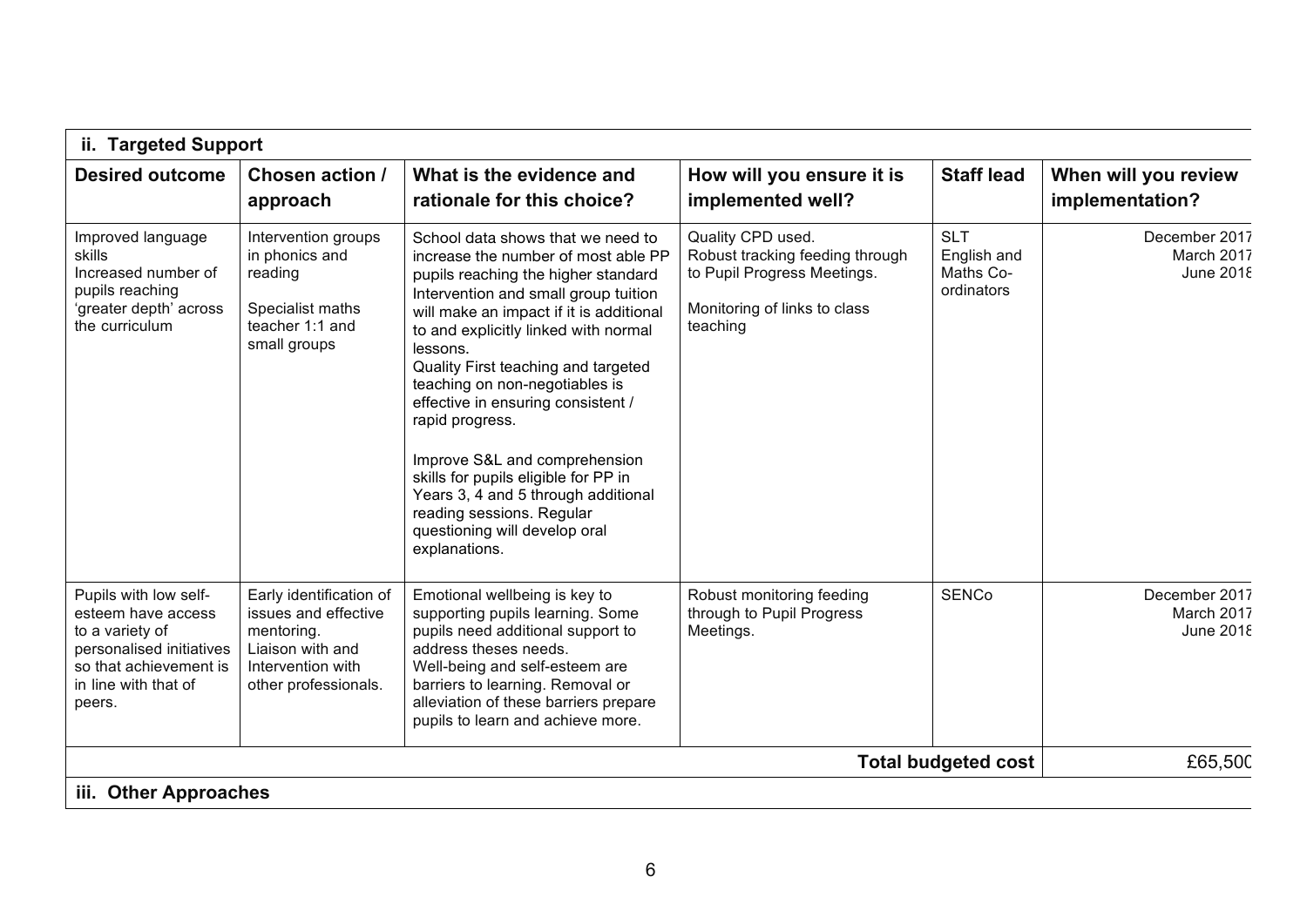| <b>Desired outcome</b>                                                                  | Chosen action /<br>approach                                                                                                                | What is the evidence and<br>rationale for this choice?                                                            | How will you ensure it is<br>implemented well?                                                                                                                                                                  | <b>Staff lead</b>          | When will you review<br>implementation?  |
|-----------------------------------------------------------------------------------------|--------------------------------------------------------------------------------------------------------------------------------------------|-------------------------------------------------------------------------------------------------------------------|-----------------------------------------------------------------------------------------------------------------------------------------------------------------------------------------------------------------|----------------------------|------------------------------------------|
| Increased parental<br>engagement through<br>workshops                                   | Senior leaders and<br>subject leads to<br>deliver workshops                                                                                | Parents are key in supporting<br>effective learning as shown by a<br>number of research projects (EEF<br>Toolkit) | Monitoring of attendance at<br>workshops<br>Good communication with<br>children and families.<br>Using parent voice to ascertain<br>where support may be needed<br>and then matching provision to<br>that need. | <b>SLT</b>                 | December 2017<br>March 2017<br>June 2018 |
| Pupils are exposed to<br>a wide range of<br>social/cultural and<br>sporting experiences | Supporting pupils<br>with a wide range of<br>activities linked to the<br>challenge curriculum<br>as well as extra<br>curricular activities | The Marsh is a culturally limited<br>community and many children are<br>not accessing wider experiences.          | Individual pupils audits are<br>completed to gauge interests and<br>therefore make appropriate<br>provision<br>Review programme of rips and<br>attendance                                                       | <b>SLT</b>                 | December 2017<br>March 2017<br>June 2018 |
|                                                                                         | Other costs such as equipment, material and monitoring                                                                                     |                                                                                                                   |                                                                                                                                                                                                                 |                            |                                          |
|                                                                                         |                                                                                                                                            |                                                                                                                   |                                                                                                                                                                                                                 | <b>Total budgeted cost</b> | £10,000                                  |

| 1. Review of expenditure                           |                                                                 |                                                                                                                           |                                                                                                                                                              |      |  |  |  |
|----------------------------------------------------|-----------------------------------------------------------------|---------------------------------------------------------------------------------------------------------------------------|--------------------------------------------------------------------------------------------------------------------------------------------------------------|------|--|--|--|
| <b>Previous Academic Year</b>                      |                                                                 |                                                                                                                           |                                                                                                                                                              |      |  |  |  |
| i. Quality of teaching for all                     |                                                                 |                                                                                                                           |                                                                                                                                                              |      |  |  |  |
| <b>Desired outcome</b>                             | <b>Chosen</b>                                                   | <b>Estimated impact:</b>                                                                                                  | <b>Lessons learned</b>                                                                                                                                       | Cost |  |  |  |
| Improved language<br>skills<br>Increased number of | action/approach<br>Teachers and TAs<br>staff receive effective, | At KS1 the percentage of pupils attaining<br>greater depth in reading, writing and<br>maths was in line with the National | We know we need to obtain accurate information about<br>targets and gaps. Joint meetings have proved<br>successful in engaging TAs in every child's learning |      |  |  |  |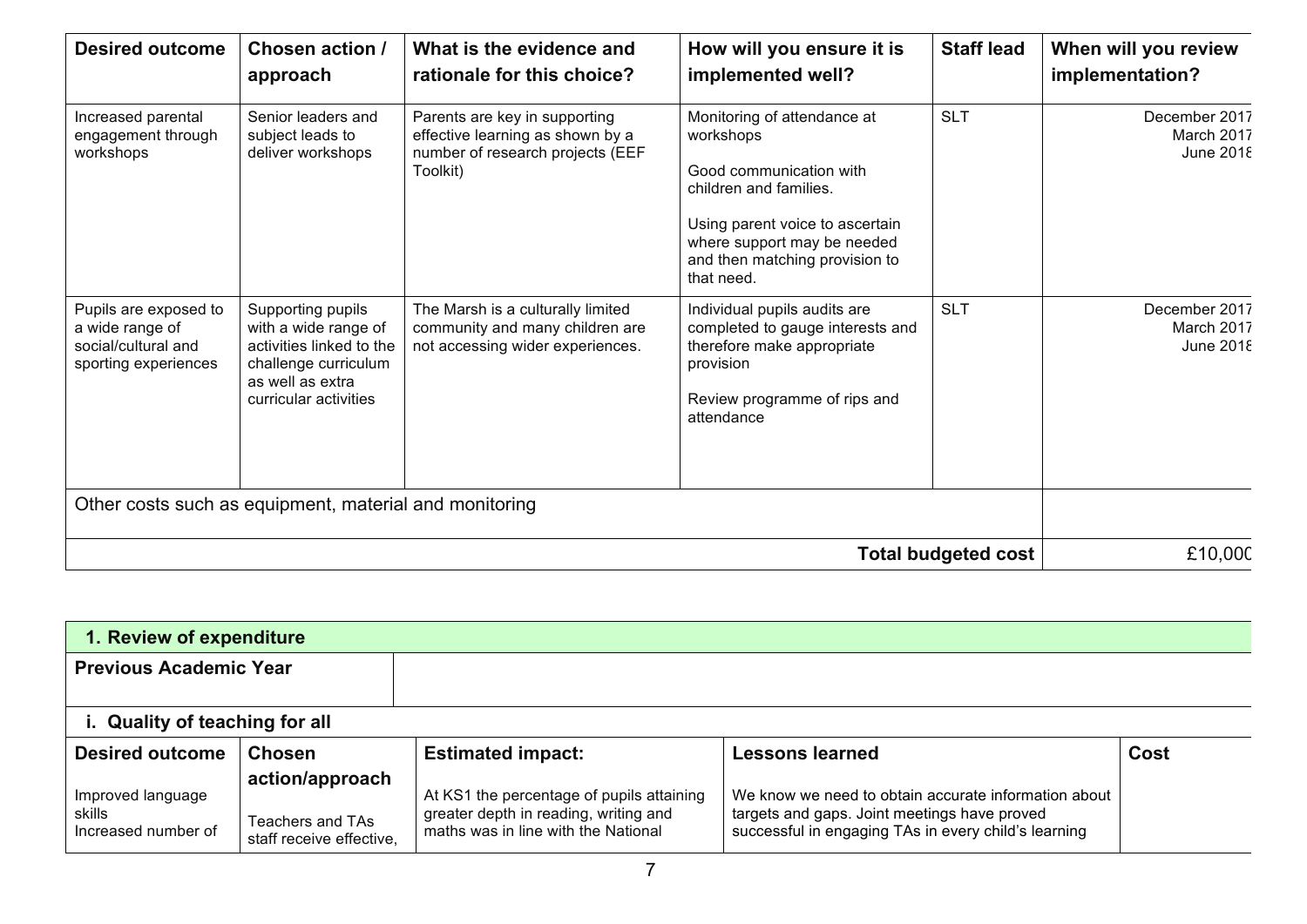| pupils reaching<br>'greater depth' across<br>the curriculum                                                                                                                                                                          | targeted guidance and<br>CPD.<br>Staff training on high<br>quality feedback                                                                                                                                                                                                 | averages at 26% for reading 18% for<br>writing and 22% for maths<br>In reading at KS2 disadvantaged pupils<br>exceeded the national average by 2%<br>However this was less favourable for<br>writing and maths. | needs; knowledge of individual children has improved<br>significantly.<br>We need to continue this approach - joint meetings;<br>using data effectively & responsive teaching - to<br>further accelerate progress, especially in maths.<br>We will continue with this approach, refining our<br>assessment of barriers and gaps. We will also invest in<br>further training for all staff.                                                                                                                                                                             |  |
|--------------------------------------------------------------------------------------------------------------------------------------------------------------------------------------------------------------------------------------|-----------------------------------------------------------------------------------------------------------------------------------------------------------------------------------------------------------------------------------------------------------------------------|-----------------------------------------------------------------------------------------------------------------------------------------------------------------------------------------------------------------|------------------------------------------------------------------------------------------------------------------------------------------------------------------------------------------------------------------------------------------------------------------------------------------------------------------------------------------------------------------------------------------------------------------------------------------------------------------------------------------------------------------------------------------------------------------------|--|
| Pupils take ownership<br>of their learning and<br>are able to recognise<br>their progress and use<br>this as a springboard<br>to independence.<br>Increased number of<br>pupils reaching<br>'greater depth' across<br>the curriculum | Pupils will be actively<br>involved in the<br>decision making about<br>learning tasks and will<br>be able to articulate<br>their progress with<br>teachers and leaders<br>Tracking of pupil<br>progress leads to<br>targeted teaching and<br>individualised<br>initiatives. | CPD lacked specific focus which in turn<br>meant little measurable impact on<br>classroom practice.                                                                                                             | We find that some of the more specific difficulties that<br>can make our PP children more likely to fluctuate in<br>performance in stressful situations, seem to have been<br>exacerbated by the new SATs tests. Being able to<br>perform on the day is often a huge challenge for these<br>children if they are also coping with additional external<br>stress factors. We saw this in the way our PP<br>performed in the KS2 Sats. This shows that further<br>work in developing resilience and working on test<br>technique with these children would be beneficial |  |
| ii. Targeted support                                                                                                                                                                                                                 |                                                                                                                                                                                                                                                                             |                                                                                                                                                                                                                 |                                                                                                                                                                                                                                                                                                                                                                                                                                                                                                                                                                        |  |

| <b>Desired outcome</b>                                                                                            | <b>Chosen</b>                                                                                                           | <b>Estimated impact:</b> | <b>Lessons learned</b>                                                                                   | Cost |
|-------------------------------------------------------------------------------------------------------------------|-------------------------------------------------------------------------------------------------------------------------|--------------------------|----------------------------------------------------------------------------------------------------------|------|
| Improved language<br>skills<br>Increased number of<br>pupils reaching<br>'greater depth' across<br>the curriculum | action/approach<br>Intervention groups in<br>phonics and reading<br>Specialist maths<br>teacher 1:1 and small<br>groups | As above                 | Additional interventions must be closely linked to class<br>work for there to impact on overall learning |      |